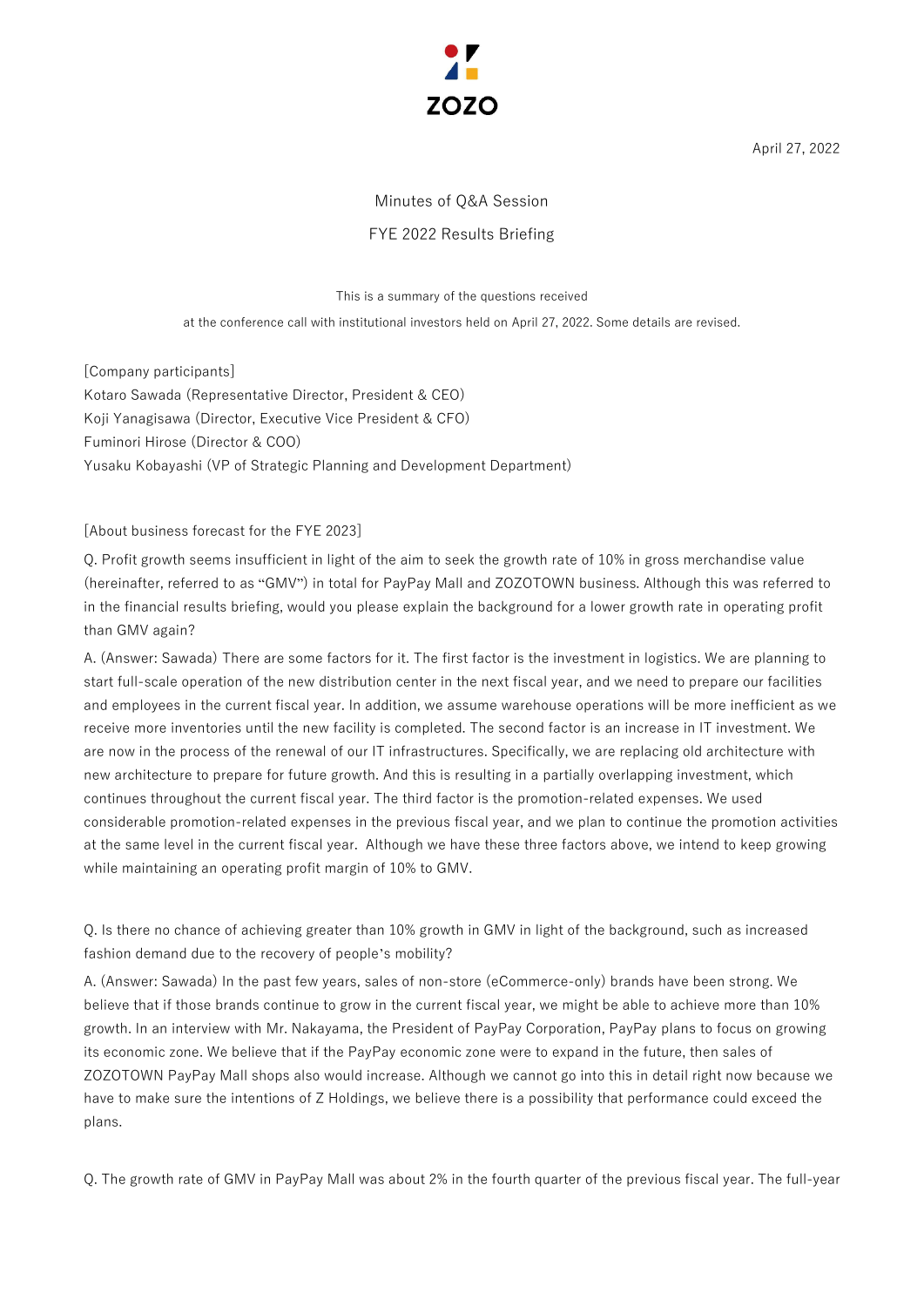

business forecast shows the growth rate of 29%. How should we understand this difference?

A. (Answer: Hirose) Please note that the hurdle of the fourth quarter in the previous fiscal year was extremely high. We intend to achieve this fiscal year's target of 29% growth through the seasonal promotion measures with Yahoo Japan Corporation.

Q. In the previous fiscal year, sales of the advertising business grew by about 35%. Considering factors such as an expansion of the denominator, would it be correct to expect 25-30% growth in the current fiscal year? A. (Answer: Hirose) Inventories received for the advertising menu are growing steadily. If we can sell these thoroughly, then the sales growth in the advertising business might be higher than planned.

[About SG&A expenses and capital expenditures]

Q. I have a question about costs. Logistics-related costs, IT investment costs, and promotion-related costs, will the cost increase impact be in this order?

A. (Answer: Sawada) Not in that order. We assume the impact of cost increase will be roughly at the same level.

Q. I have a question about SG&A expenses. In the previous fiscal year, there was a difference in the amount spent on advertising expenses between the first and second halves of the year, with emphasis placed on the second half.

Will the advertising expenses increase from the beginning of this fiscal year to the same level as in the second half of the previous year? Is the increased hiring of engineers a factor in pushing up SG&A expenses? In addition, did the advertising expense ratio, including personalized discounts in the previous fiscal year, land at the same level as the plan?

A. (Answer: Sawada) We do not have a specific promotion plan. We will manage advertising measures flexibly and make judgments every month depending on the situation. For example, it is assumed that sales could decrease during the Golden Week holidays in May, because more people are expected to be out than past few years, and we are discussing whether we should carry out promotion measures. The hiring of engineers will be conducted as a part of the IT investment referred to earlier, and we assume increases in personnel and other costs for engineers. The sum of advertising expenses and personalized discounts were higher than planned in the previous fiscal year due to an increase in gross profit from higher GMV and a reduction in other costs, which created more margin for profit.

Q. What amounts of capital investment are you thinking of from the current fiscal year to the following fiscal year and beyond?

A. (Answer: Yanagisawa ) We are thinking of about 10 billion yen in the current fiscal year. We project a capital investment of more than 10 billion yen in automation for TSUKUBA 3. The capital investment for TSUKUBA 3 alone is expected to be 6.5 billion yen in the current fiscal year and 5 billion yen in the next fiscal year. We also project about 2 billion yen in IT investment and other areas.

Q. I have a question about logistics efficiency. While the expense ratio is assumed to increase in the current fiscal year, I expect the peak of the expense ratio to slow down after the launch of the new distribution center. Please tell us when the peak will be reached.

A. (Answer: Sawada) We think it will peak around the end of the year. The fall/winter season's merchandise is bulky and includes many items on sale, which reduces operating efficiency and results in a peak in the expense ratio. Since this can be forecasted, we will take action so that we can overcome it.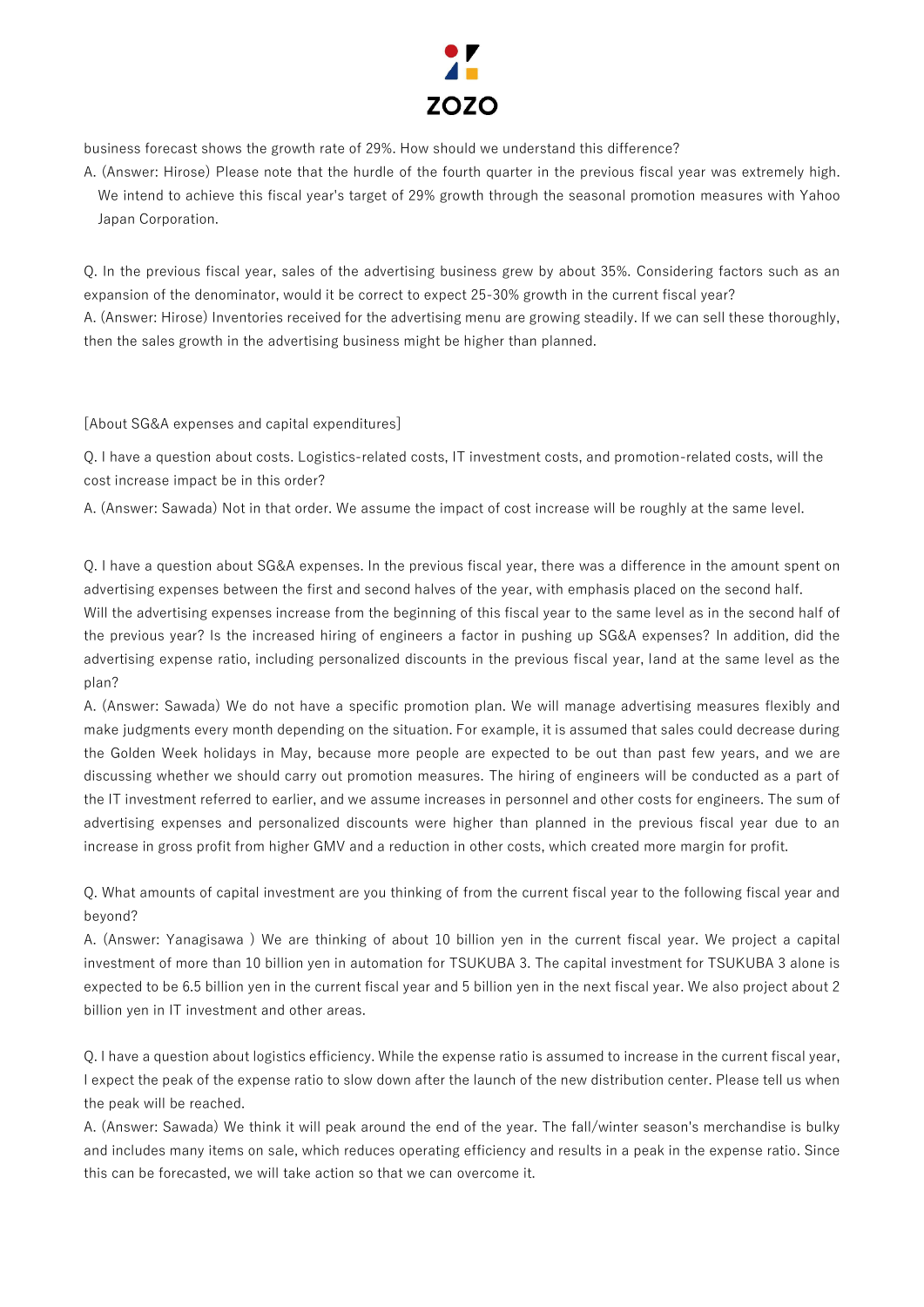

Q. So you do not expect the expense ratio to improve until the launch of a new distribution center in August 2023? A. (Answer: Sawada) Yes, exactly.

Q. Similarly, do you expect IT investment to continue in the next fiscal year and later?

A. (Answer: Sawada) We will need to invest in accordance with the issues we are facing. As we mentioned earlier, there are some overlapping investments, and it is necessary to make an upfront investment in recruiting human resources. So, it is not easy to forecast the future trend.

## [About ZOZOCOSME]

Q. The target GMV of 10 billion yen on the full-year business forecast for the cosmetics category has been moved up one year from what we had heard earlier. Although I thought you became more confident about the future results, I would like to know how it has changed.?

A. (Answer: Sawada) The major factors are an increase in the number of brands that have not yet opened stores expressing an interest in opening new stores and repeated customer purchases. We also plan to conduct promotion measures actively. For these reasons, we expect to be able to achieve the target of 10 billion yen in GMV in the current fiscal year.

Q. Does the GMV of 5.7 billion yen in ZOZOCOSME represent the results of 12 months of the previous fiscal year? Also, may I assume that you plan to achieve the GMV of 10 billion yen during the current fiscal year? A. (Answer: Sawada) Yes, both of your comments are correct.

## [Others]

Q. Please tell me about the assumptions regarding the sales of the advertising business in the current fiscal year. Does this include new services? How was your evaluation of the actual results in the previous fiscal year, and what kind of trends do you expect through the first and second halves of the current fiscal year?

A. (Answer: Hirose) We assume that most of the sales are from ZOZOAD, which is shown at the top of search results. In addition, we started a bidding-based new advertising menu for the advertising spaces that appear at the very top of the search results from March 2022. The unit price for this service is higher than that of ZOZOAD.

Q. Regarding positioning in the "Top-of-mind awareness", how would you position yourself compared to other channels, and where do you see growth potential?

A. (Answer: Sawada) The figures reported here are the results of a survey that includes companies that have physical stores. ZOZOTOWN was the first in "Top-of-mind awareness" in the eCommerce domain. While channels regarded as competitors are general shopping malls, our competence is its specialization in apparel. For this reason, our results exceeded those of competitors. Since there are some elements where we are lacking when physical stores are included, we will make improvements going forward. The top companies of "Top-of-mind awareness", including physical stores, are brands everybody knows.

Q. What are the comparison subjects for increasing visits and visitors by collaborating with physical stores under